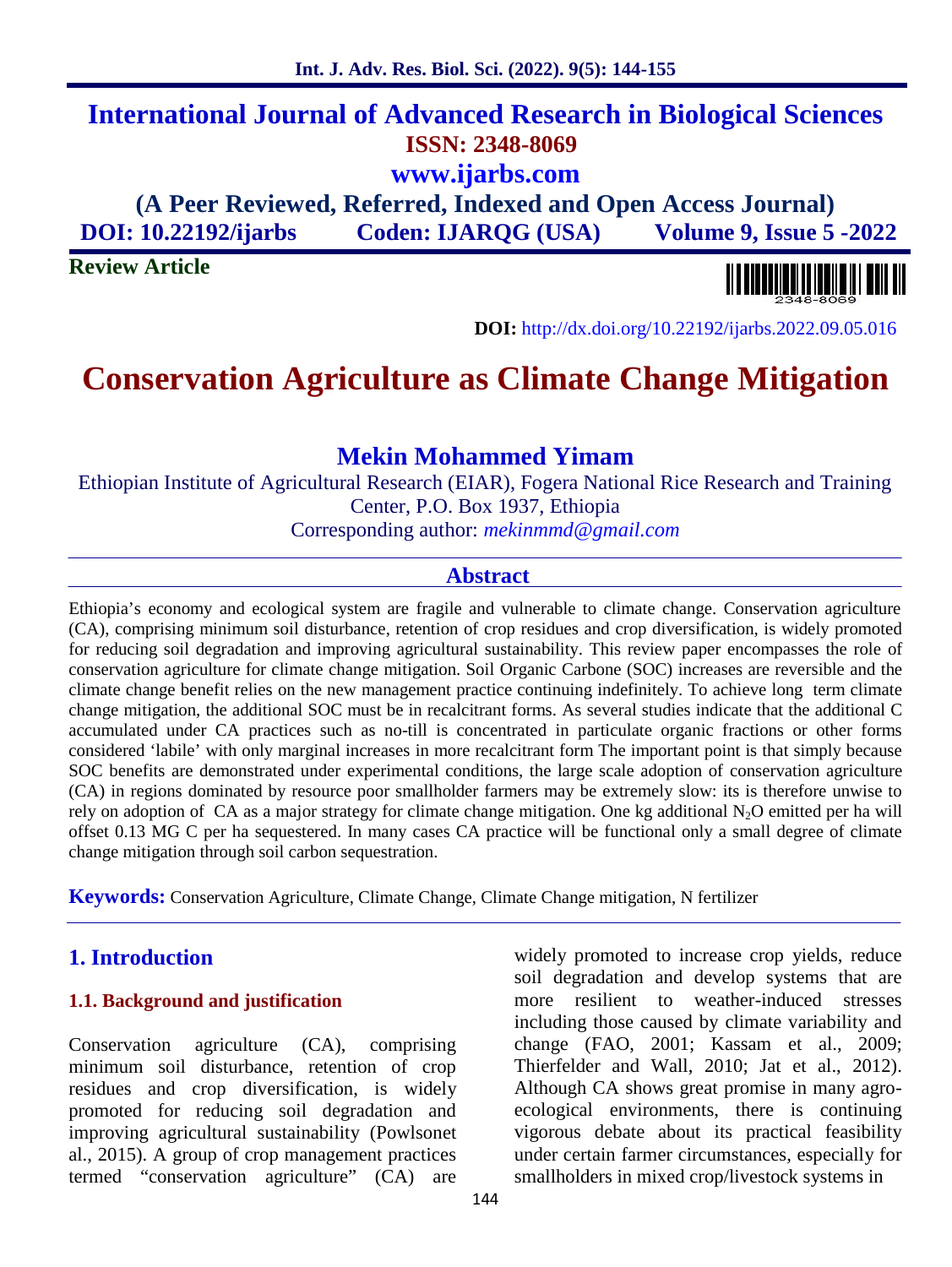tropical regions, where there is competition for crop residues between their use as animal feed as opposed to soil retention (Giller et al., 2009, 2011; Valbuena et al., 2012).

The impact of climate change on agricultural productivity is severe in Sub Saharan Africa (Mohammed *et al.,* 2020). It is due to low adoption of key production technologies that enhance adaptation to climatic change and increase productivity.Future work need to consider also studying the effects of different climate change adaptation strategies(Mohammed *et al.,* 2020). It is thus against this scenario and statistics that, rural farmers have to consequently adopt farming practices that conserve fragile soils and improve its fertility for improving crop production in marginal rainfall regions.

Ethiopia's economy and ecological system are fragile and vulnerable to climate change (César and Ekbom, 2013). Food security is highly sensitive to climate risks and rainfall is one of the main climatic determinants of food production in Ethiopia. Rainfall is highly erratic and unreliable (Stroosnijder and Van Rheenen, 2001; Mesfin et al., 2009) in respect to mainly the delay in the onset and early cessation this intermittent long dry spell throughout the growing season has a tremendous influence crop production (Rockstrom, 2000; Abdelkdair and Richard, 2005) and it is the main risk contributing to food insecurity and overall vulnerability of households. The vulnerability to climate-related hazards and food insecurity is closely linked to land degradation, in which about 85% of the land surface in Ethiopia is considered susceptible to moderate or severe soil degradation and erosion. Moreover, the main reasons for dryland cropland degradation in Ethiopia include complete removal of crop residues at harvest, aftermath overgrazing of livestock, frequent tillage, drought and inefficient use of technologies and practices (Manado, 1997; Taddese, 2001). Farmers in the study areas plough their land 3-5 times for Sorghum and maize crops per season using traditional equipment 'Maresaha'. Repeated tillage accelerates SOM decomposition (Doran and Smith,1987) and water runoff and soil erosion

(Derpsch et al., 1991), and other manifestations of physical, chemical and biological soil degradation (Benites, 2008; Kerte´ szet al., 2008), and it has been reported to be the main cause of land degradation in Ethiopia (Tefera, 2002). This review paper encompasses the role of conservation agriculture for climate change mitigation. So, the objective of this review paper was: (1) to asses soil carbon sequestration for climate change mitigation; (2) To overview soil organic carbon condition under conservation agriculture in the context of climate change mitigation; (3) To assess the adoption by farmers of practices leading to SOC increases and implications for climate change mitigation; (4) To review the Nitrogen management as a climate change mitigation.

## **2.Conservation agriculture as Climate change mitigation**

#### **2.1. Soil carbon sequestration for Climate change mitigation**

As indicated by different scholars, examples; Batjes, (2014); Scharlemann*et al*., (2015), the concept of sequestering organic carbon in soil to mitigate climate change arises because past land clearances caused a major decline in the global SOC stock and released CO2 to the atmosphere. so, in principle, there is potential to reverse this trend (Smith *et al*., 2008). SOC stocks are significant at the global scale, recently estimated at some 1500 Pg C to a depth of 1 m (Batjes, 2014; Scharlemann*et al*., 2015), about twice the amount in atmospheric CO2 and three times that in global vegetation. However, there are well known general limitations to the approach (Freibauer *et al*., 2004; Janzen, 2006; Powlson*et al*., 2011a; Stockmann *et al*., 2013; Sommer and Bossio, 2014).

According to Dimassi*et al*. (2013), the capacity for SOC accumulation is finite. Carbon content moves towards a new equilibrium value then increases no further. SOC increases are reversible and the climate change benefit relies on the new management practice continuing indefinitely. To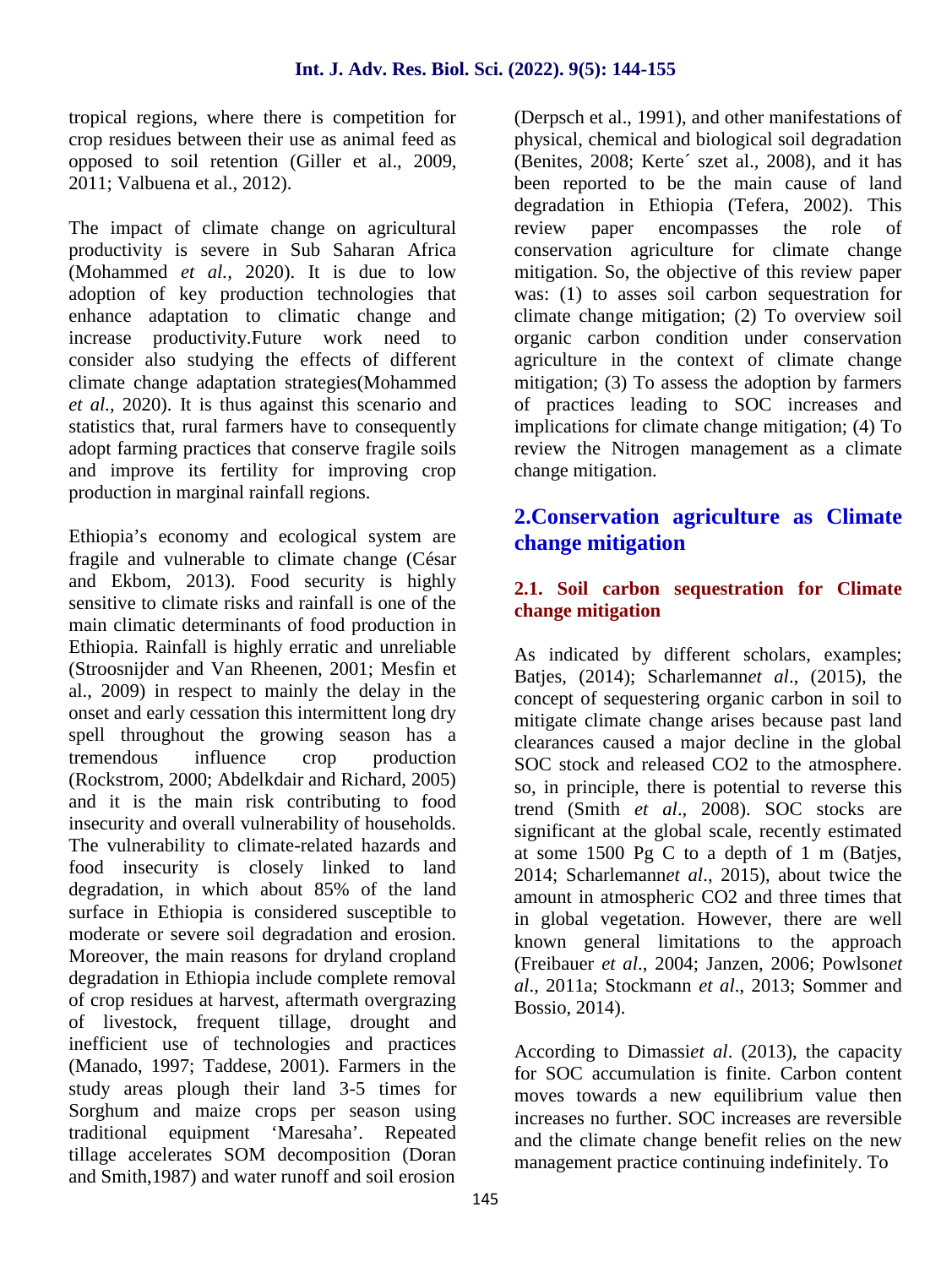deliver long-term climate change mitigation the additional SOC must be in recalcitrant forms. Several studies indicate that the additional C accumulated under CA practices such as no-till is concentrated in particulate organic fractions or other pools considered 'labile', with only marginal increases in more recalcitrant pools (Wander *et al*., 1998; Machado et al., 2003; Chivenge et al., 2007; Bhattacharyya *et al*., 2011, 2012; Tivet *et al*., 2013; O'Rouke*et al*., 2015). The largest amounts of SOC sequestration are obtained by taking agricultural land out of production and returning it to native grassland or forest but this change in land use conflicts with meeting food security goals (Smith et al.,2008).

In addition, reliably monitoring relatively small changes in Soil Organic Carbon (SOC) in agricultural soils following a management change is challenging due to a combination of soil variability and slow rates of change (Smith, 2004; Batjes and van Wesemael, 2015). This is exacerbated in many tropical regions due to a lack of monitoring networks or long-term experiments to complement site-based measurements (Batjes and van Wesemael, 2015). On the positive side, a soil C sequestration strategy can, in principle, start immediately, is not dependent on development of new technologies and will normally improve soil quality and contribute to a range of ecosystem services (Verhulst et al., 2010; Powlson*et al*., 2011b, 2014; Palm *et al*., 2013; Lal, 2015). Even small increases in labile SOC fractions can have positive effects on a range of soil physical properties, and thus potentially improve the resilience of soils to stress and contribute to climate change adaptation (Watts *et al*., 2006; Powlson*et al*., 2011b; Thierfelder and Wall, 2012; Thierfelder et al., 2013a; Chakraborty et al., 2014).

As indicated by different scholars, examples; Batjes, (2014); Scharlemannet al., (2015), the start concept of sequestering organic carbon in soil to mitigate climate change arises because past land clearances caused a major decline in the global SOC stock and released CO2 to the atmosphere. so, in principle, there is potential to reverse this trend (Smith et al., 2008). SOC stocks are significant at the global scale, recently estimated

at some 1500 Pg C to a depth of 1 m (Batjes, 2014; Scharlemann*et al*., 2015), about twice the amount in atmospheric CO2 and three times that in global vegetation. However, there are well known general limitations to the approach (Freibauer *et al*., 2004; Janzen, 2006; Powlson*et al*., 2011a; Stockmann *et al*., 2013; Sommer and Bossio, 2014).

According to Dimassi *et al*. (2013), the capacity for SOC accumulation is finite. Carbon content moves towards a new equilibrium value then increases no further. SOC increases are reversible and the climate change benefit relies on the new management practice continuing indefinitely. To deliver long-term climate change mitigation the additional SOC must be in recalcitrant forms. Several studies indicate that the additional C accumulated under CA practices such as no-till is concentrated in particulate organic fractions or other pools considered 'labile', with only marginal increases in more recalcitrant pools (Wander *et al*., 1998; Machado *et al*., 2003; Chivengeet al., 2007; Bhattacharyya *et al*., 2011, 2012; Tivet *et al*., 2013; O'Roukeet al., 2015). The largest amounts of SOC sequestration are obtained by taking agricultural land out of production and returning it to native grassland or forest but this change in land use conflicts with meeting food security goals (Smith *et al*.,2008). In addition, reliably monitoring relatively small changes in Soil Organic Carbon (SOC) in agricultural soils following a management change is challenging due to a combination of soil variability and slow rates of change (Smith, 2004; Batjes and van Wesemael, 2015). This is exacerbated in many tropical regions due to a lack of monitoring networks or long-term experiments to complement site-based measurements (Batjes and van Wesemael, 2015). On the positive side, a soil C sequestration strategy can, in principle, immediately, is not dependent on development of new technologies and will normally improve soil quality and contribute to a range of ecosystem services (Verhulst *et al*., 2010; Powlson*et al*., 2011b, 2014; Palm *et al*., 2013; Lal, 2015). Even small increases in labile SOC fractions can have positive effects on a range of soil physical properties, and thus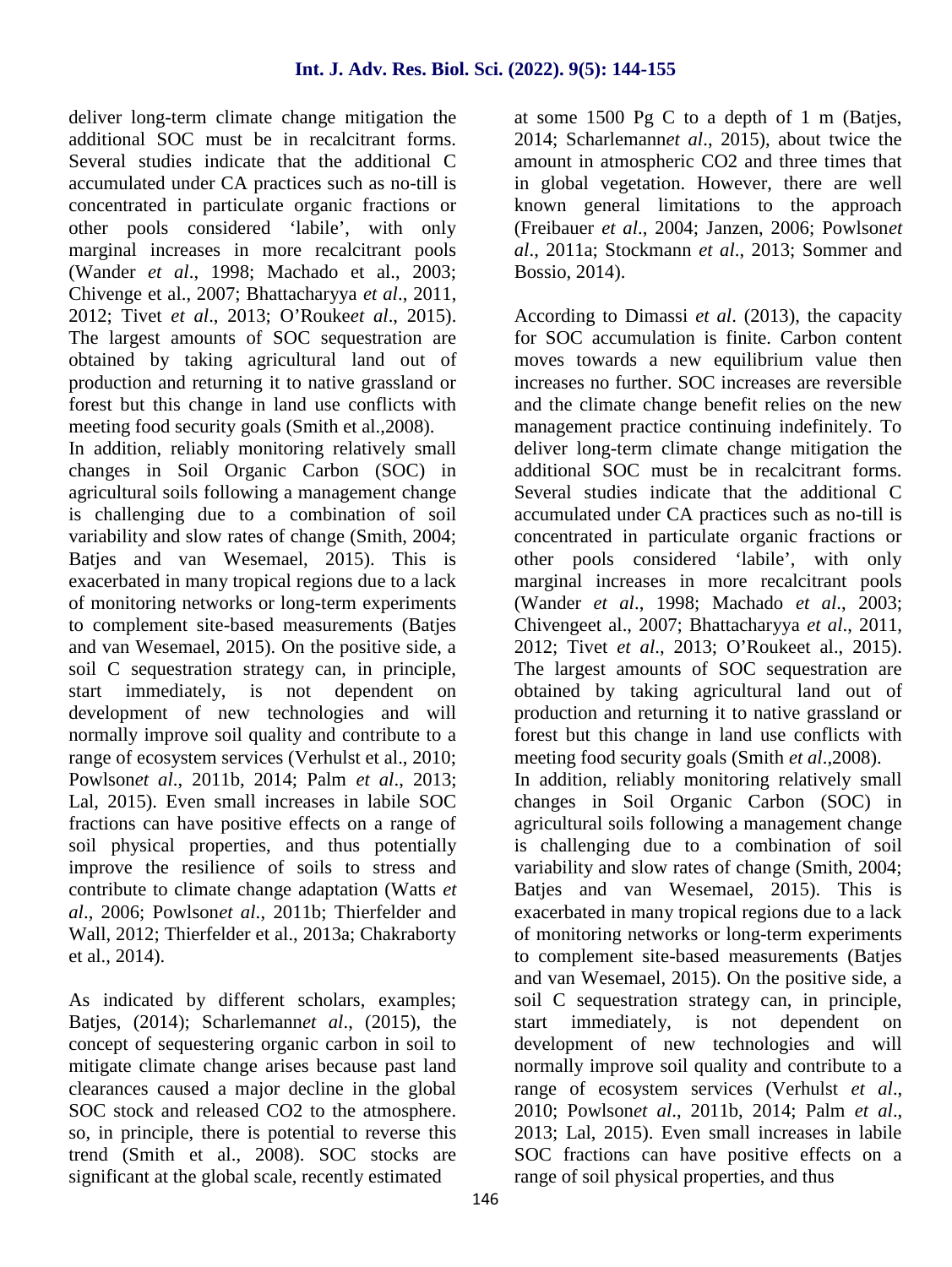potentially improve the resilience of soils to stress and contribute to climate change adaptation (Watts *et al*., 2006; Powlson*et al*., 2011b; Thierfelder and Wall, 2012; Thierfelder *et al*., 2013a; Chakraborty *et al*., 2014).

#### **2.2. Soil organic carbon increase under conservation agriculture in the context of climate change mitigation.**

Many conservations practice (CA) practices including zero tillage increase the concentration of soil organic Carbone (SOC) in the surface layers of soil, which is beneficial for soil quality, but it does not necessarily follow that SOC stock is increased which is necessary for climate change mitigation.According to Mohammed (2022) the mean SOC stocks were higher among the vegetation communities in Norther than in the Southern aspects of Bale Mountain. CA contributes for vegetation community increment.Furthermore, it is incorrect to assume that every management practice leading to an increase in SOC stock mitigates climate change: interpretation has to take account of the processes leading to the SOC increase and whether or not there is a net transfer of C from atmosphere to soil compared to conventional practice (Powlson et al., 2011a; Stockmann et al., 2013; Sommer and Bossio, 2014). In the context of CA, certain types of crop diversification undoubtedly deliver an increased transfer of C from atmosphere to soil through a greater input of photosynthate. This is true for legume inter-crops grown between rows of maize, as promoted in regions of SSA where rainfall is sufficient to support growth of the extra crop without compromising yield of the main crop (Sakala et al., 2000; Myaka et al., 2006; Thierfelder et al., 2013c) or where an additional crop is grown in the period between other crops where the soil would otherwise be fallow (double or relay cropping; Ghosh et al., 2012; Mupangwa and Thierfelder, 2014). It is also possible that replacing one of the crops in an existing system with another could increase C inputs to soil: this depends on the root biomass of the replacement crop and the proportion of its above-ground biomass returned to soil compared to the conventional system. It also depends on the

decomposability of the input from the replacement crop as influenced by its chemical composition (Vanlauwe et al., 2005. In addition to increasing soil C stock and concentration, diversification can deliver benefits to the farmer through the economic value of the additional crop, though there are often significant barriers to overcome regarding availability of seed, additional labour requirements and the establishment of local markets for new crops (Thierfelder et al., 2012, 2013c). In principle, zero tillage can lead to genuine C sequestration and climate change mitigation if it slows the rate of decomposition of existing SOC or promotes stabilization of incoming organic C (Powlson et al., 2011a; Stockmann et al., 2013), but the impact on SOC is often a matter of depth redistribution rather than net accumulation, at least in the short to medium term (Baker et al., 2007; Angers and Eriksen-Hamel, 2008; Govaerts et al., 2009; Luo et al., 2010; Virto et al., 2012; Powlson et al., 2014).

The studies in temperate region showed that the impact of cereal straw incorporation on SOC content to be small and often non-significant, even when continued for up to 25 years (Powlson et al., 2011b). The rate of residue decomposition, and hence SOC accumulation, is more sensitive to environmental conditions (temperature, moisture) for surface-applied residues, as in CA, than for those that are incorporated (Helgason et al., 2014). Smaller SOC increases are expected in tropical regions compared to temperate due to more rapid decomposition under higher mean temperatures. Whether or not SOC increases produced by residue retention constitute climate change mitigation depends on the alternate fate of the residues under conventional practice. If the alternative is burning in the field, as is often the case in rice wheat systems in the western IGP, then any retention of residue-derived C in soil in a CA treatment, however small, is C that would otherwise have been emitted to the atmosphere during burning: in this situation the SOC increase represents genuine climate change mitigation. Residue-derived C not respired during digestion by the animal will be converted into manure and in most situations, certainly in SSA, manure is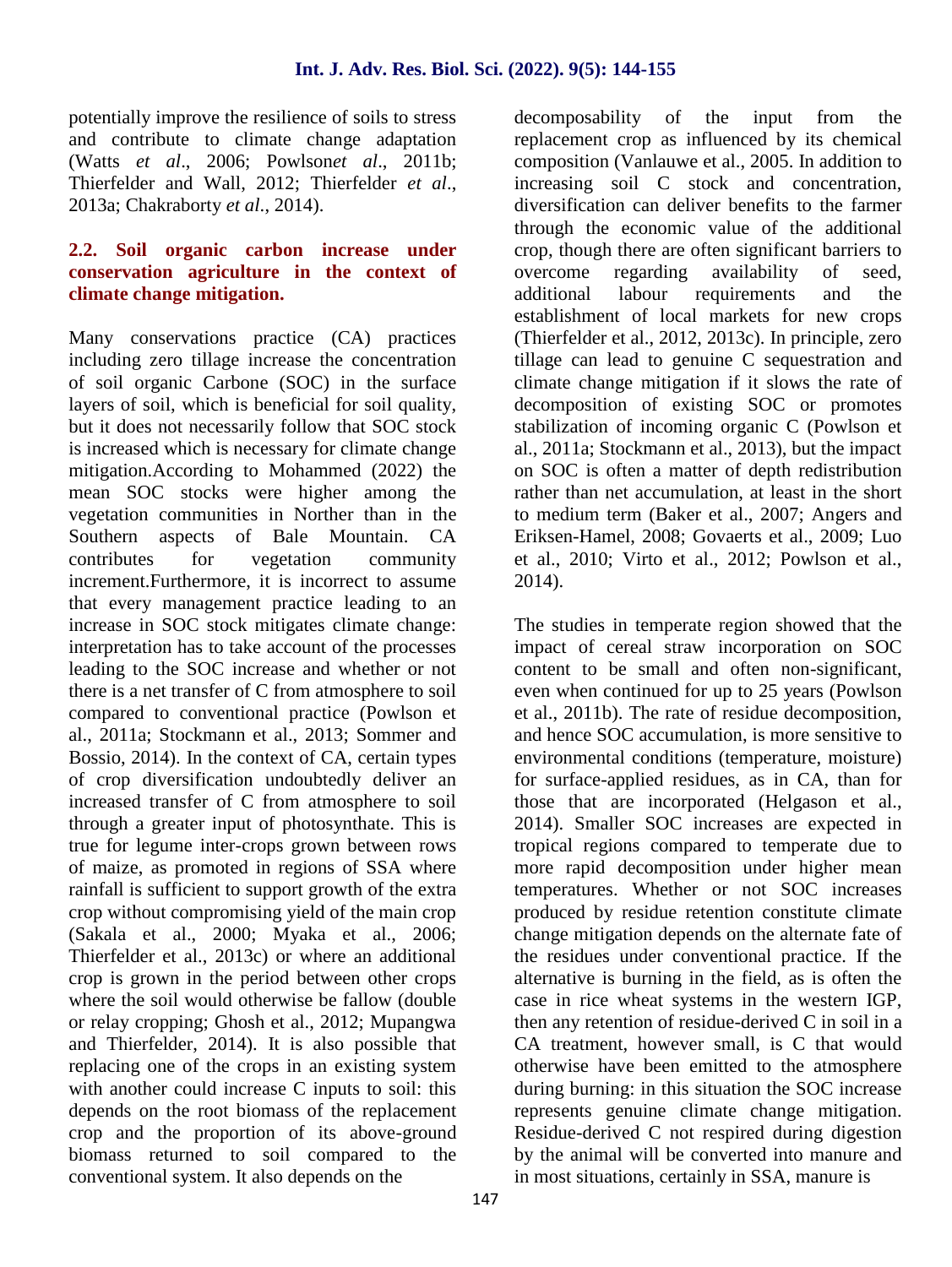applied to soil by farmers because it is a valuable source of crop nutrients and of organic matter for improving soil properties. There will be some gaseous loss of manure C to the atmosphere as CO2 or methane, the amounts depending on numerous factors especially the period of manure storage and whether or not it is composted. But at least part of the original residue-derived C would have been returned to soil in manure under conventional practice, though often to a different field. Consequently, it is incorrect to treat the whole of the SOC increase from residue retention under CA as climate change mitigation. Because of the diverse range of situations in the two regions it is not possible to make a realistic estimate of the proportion of residue-derived C that would be returned under conventional practice, and hence the appropriate amount to discount SOC increases from direct residue return under CA. A significant quantity of animal manure (which includes residue-derived C) is dried and then burned as fuel for cooking or domestic heating, leading to complete loss of its C to the atmosphere. In these situations, it is reasonable to regard SOC increases from direct return of crop residues as retention of C that would otherwise have been emitted to the atmosphere and thus genuine climate change mitigation. Provision of alternative domestic energy sources in rural areas would be an influential policy to promote residue retention in the field with benefits for both climate change mitigation and soil quality (Helgason et al., 2014).

### **2.3.Adoption by farmers of practices leading to SOC increases andimplications for climate change mitigation**

Even where genuine increases in SOC from CA can be demonstrated in experiments, and where they can correctly be interpreted as delivering climate change mitigation through soil C sequestration, there are often significant technical, infrastructural, social or policy barriers to the adoption of the new practices by smallholder farmers in regions such as SSA. This topic has been discussed in detail elsewhere (Gowing and Palmer, 2008; Govaerts*et al*., 2009; Giller *et al*., 2011; Thierfelder *et al*., 2012; Andersson and

D'souza, 2013; Thierfelder *et al*., 2014; Corbeels et al., 2014; Mason *et al*., 2015) and there are some examples of these barriers being overcome (Thierfelder et al., 2014; Tittonell*et al*., 2012). The important point is that simply because SOC benefits are demonstrated under experimental conditions, the large-scale adoption of CA in regions dominated by resource-poor smallholder farmers may be extremely slow: it is therefore unwise to rely on adoption of CA as a major strategy to mitigate climate change.

#### **2.4. Nitrogen management as climate change** strategy as compared to **conservation agriculture.**

To place the degree of climate change mitigation possible from CA into a wider context it is appropriate to compare with the potential from other agricultural approaches. Management of nitrogen (N) fertilizer is an obvious comparison because of its large greenhouse gas footprint (Brentrup and Pallière, 2008; Zhang *et al*., 2013; Cheng *et al*., 2015). There are numerous examples of relatively simple improvements in N fertilizer management either leading to decreased total applications whilst maintaining, or even increasing, crop yields or of changes in practice leading to increased N use efficiency such that a given rate of N produces increased yield (Khurana et al., 2008; Sapkota et al., 2014). These improvements in N management inevitably lead to decreased emissions of N2O or, even if total emission is not decreased, to a decrease in yield scaled emissions (Bhatia *et al*., 2012; Chauhan et al., 2012). i.e., emission expressed per ton of grain (Linquist *et al*., 2012). As indicated by Davison, (2009), an emission saving equivalent to 0.16 Mg C ha1 yr1 if calculated using an emission factor of 2.5% for N fertilizer (i.e., 2.5% of applied N fertilizer released to the atmosphere as N2O-N through a combination of direct plus indirect emissions (Davidson, 2009). This is of the same order as GHG reductions possible from soil C sequestration. According to Smith et al. (2012), each 1 kg of N fertilizer is responsible for an emission of 11.7 kg CO2e, equivalent to a change of 3.2 kg SOC. The benefit from N management could be even greater as there is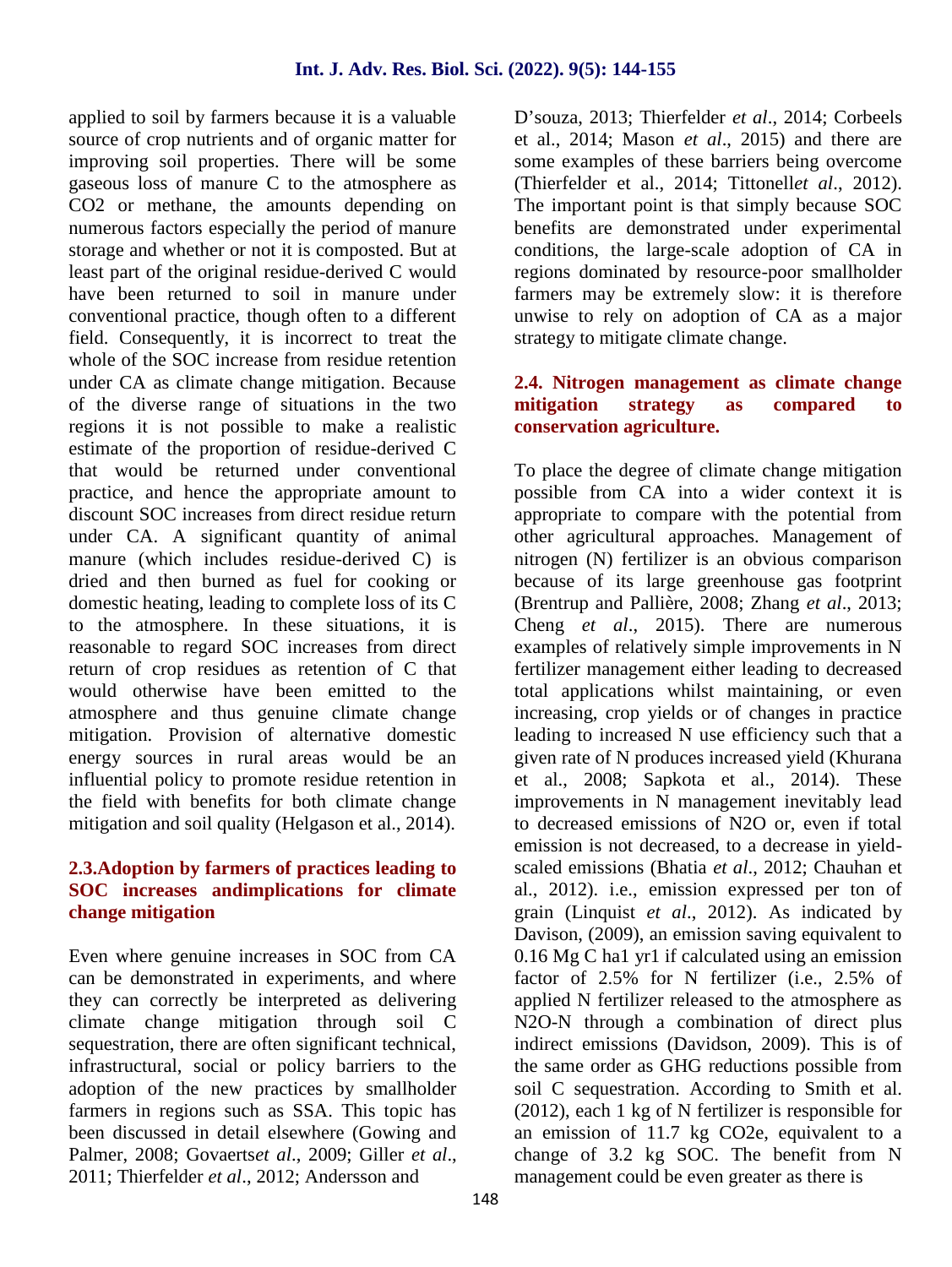some evidence to indicate that emission factors could be as large as 4% of applied N (Smith *et al*., 2012). Even using the current IPCC default emission factor of 1.25% the GHG saving from reduced N fertilizer use is substantial and sustainable. Even relatively small changes in the timing of N applications, but with the same total dose, can deliver a significant decrease in N2O emission. The measured annual N2O emission decreased by 16%, equivalent to 0.04 Mg C ha1 (Bhatia et al., 2012). A key advantage of decreasing GHG emissions through N management is that unlike soil C sequestration the benefits are irreversible and can continue indefinitely. In addition, CA practices themselves can sometimes increase the efficiency of use of N fertilizer (Jat *et al*., 2012; Sapkota et al., 2014), thus providing a synergy between CA and N fertilizer management that contributes to decreased GHG emissions. There are however numerous barriers to increased inputs of fertilizers due to a range of cost and infrastructure issues (Montpellier Panel, 2014) so any conservation of nutrients through improved management such as retention of crops residues, or inputs of N through from inclusion of legumes as an aspect of crop diversification, is highly beneficial for food security whether or not it contributes to climate change mitigation. Increased N inputs from any source will almost inevitably cause an increase in total N2O emission from agriculture in the SSA. This would appear to be a necessary cost of improving food security however, with the associated increased yields, yield-scaled emissions would be expected to decrease (Linquist et al., 2012).

#### **2.5. Effect of reduced tillage on nitrous oxide emissions**

In some circumstances zero tillage may lead to increased emission of N2O, but this is not universally observed (Van Kessel et al., 2013). There is currently a paucity of evidence on the impact of zero tillage or other aspects of CA on N<sub>2</sub>O emissions in the IGP or SSA regions. However, the issue is crucial for determining the potential for CA to mitigate climate change as even a small increase in N2O emission will offset

a gain in SOC (Grandy et al., 2006). One kg additional N2O emitted per ha will offset 0.13 Mg C ha1 sequestered. In a situation with high rates of N fertilizer, a combination of no-till and straw retention led to a decrease in N2O emission but equal or increased crop yields compared to conventional tillage with straw removed (Huang et al., 2015). By contrast, a study in Madagascar with intercropped maize-soybean on a clay soil (Chapuis-Lardy et al., 2009) showed no difference in N2O emission between a direct seeded mulch based system and traditional hand ploughing with previous crop residues removed.

## **3. Conclusion and recommendation**

As different literatures showed, globally CA contribute significant for food security, and shows a general trend for all of the practices constituting CA to cause some increase in SOC stock, implying some degree of climate change mitigation through soil C sequestration. The wide variability between sites and agricultural systems indicates that it is incorrect to assume that results a specific location are necessarily transferable. Most of the published values are almost certainly inflated by 20–30% (Palm et al., 2013) due to the inappropriate soil sampling method used: equal soil depth rather than equal soil mas This is an important yet frequently overlooked point. Where a significant increase in SOC stock is measured it is essential to assess the specific management practice responsible in order to determine whether it represents a net additional transfer of C from atmosphere to land, and hence genuine climate change mitigation, rather than a spatial redistribution of organic C in soil. SOC increases caused by crop diversification will almost certainly constitute genuine mitigation; this third principle of CA, which is often overlooked, warrants further assessment, especially in view of the potential multiple benefits it can deliver. However, it must be recognized that adoption of this change, and other CA practices, face considerable practical barriers for resource-poor smallholder farmers in the regions we considered. Thus, it would be unwise to assume that CA can be a key strategy for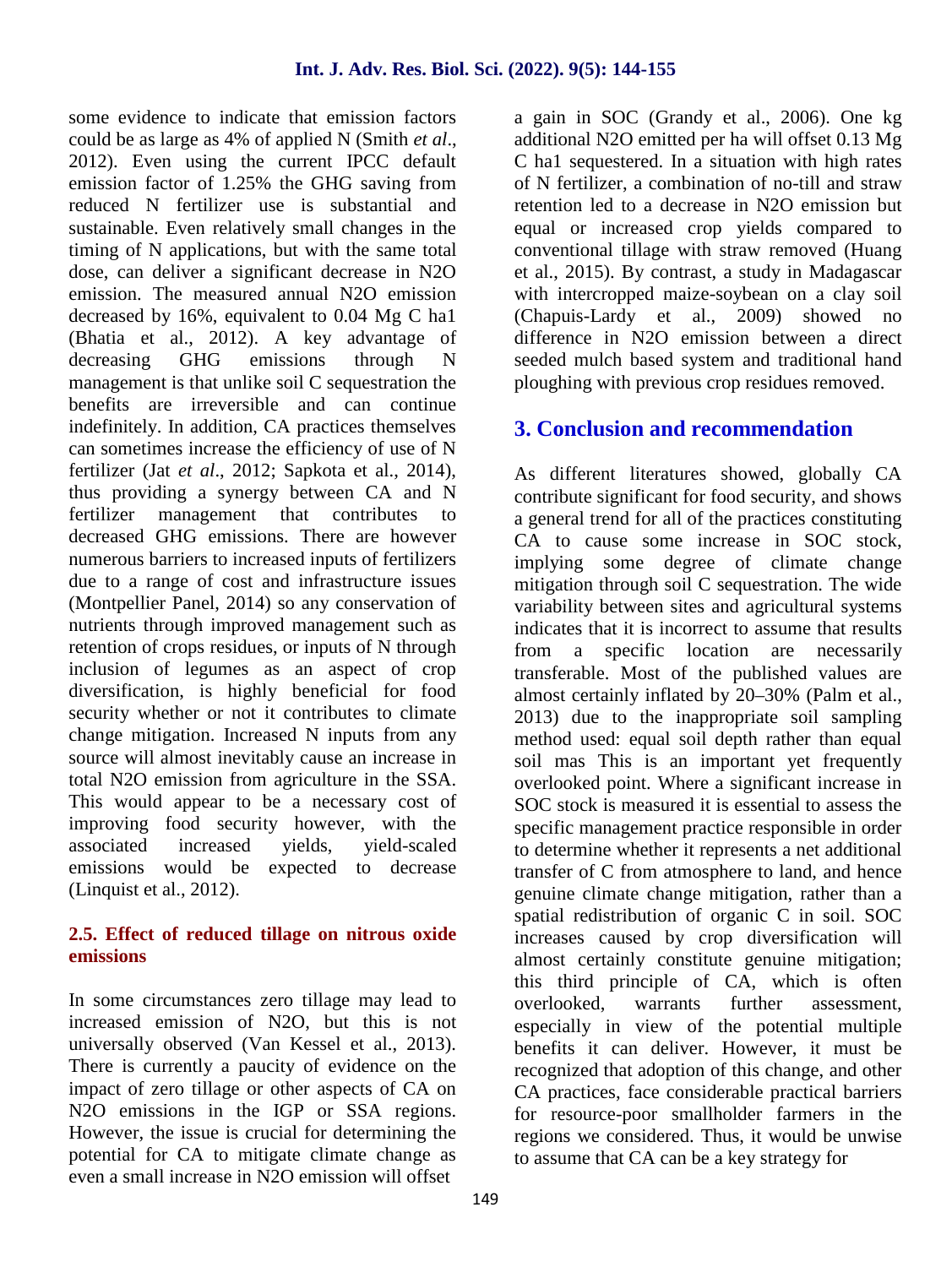climate change mitigation. Therefore, we can conclude that in many cases CA practices will deliver only a small degree of climate change mitigation through soil carbon sequestration.CA practices can reasonably be regarded as contributing to climate change adaptation and to sustainable intensification, whether or not they consistently deliver increased crop yields in every season. We suggest that CA should be promoted on these grounds, in addition to any more direct livelihood benefits to farmers that will vary between regions and economic situations. Any contribution to climate change

mitigation should be regarded as a welcome additional benefit, not as a key policy driver for promoting the practices. From a policy perspective there is a risk that a narrow focus on soil C sequestration can lead to an exaggerated view of the opportunities for climate change mitigation through CA or related practices with too little attention given to other approaches that may have greater potential and be more easily achieved in practice. One such example is the management of N fertilizer, whether through its direct management or through ensuring an adequate supply of other nutrients.

## **4. References**

- Abdelkdair, A. and Schultz, R.C., 2005. Water harvesting in a 'runoffcatchment'agroforestry system in the dry lands of Ethiopia. *Agroforestry systems*, *63*(3), pp.291-298.
- Andersson, J.A., D'souza, S., 2013. From adoption claims to understanding farmers and contexts: a literature review of Conservation Agriculture (CA) adoption among smallholder farmers in southern Africa. Agric. Ecosyst. Environ. 187, 116– 132.
- Angers, D.A., Eriksen-Hamel, N.S., 2008. Fullinversion tillage and organic carbon distribution in soil profiles: a meta analysis. Soil Sci. Soc. Am. J. 72, 1370 1374.
- Baker, J.M., Ochsner, T.E., Venterea, R.T., Griffis, T.J., 2007. Tillage and soil carbon sequestration—what do we really know? Agric. Ecosyst. Environ. 118, 1–5.
- Batjes, N.H., 2014. Total carbon and nitrogen in the soils of the world. Eur. J. Soil Sci. 65, 4–21.
- Batjes, N.H., 2014. Total carbon and nitrogen in the soils of the world. Eur. J. Soil Sci. 65, 4–21.
- Batjes, N.H., van Wesemael, B., 2015. Measuring and monitoring soil carbon. In: Banwart, S.A., Noellemeyer, E., Milne, E. (Eds.), Soil Carbon Science, Management and Policy for Multiple Benefits. SCOPE Series, vol. 71. CABI, Wallingford, UK, pp. 188–201.
- Benites, J., 2008. Effect of no-tillage on conservation of the soil and soil fertility. In:Goddard, T., Zo¨ bisch, M.A., Gan, Y.T., Ellis W, Watson, A., Sombatpanit, S. (Eds.).
- Bhatia, A., Pathak, H., Jain, N., Singh, P.K., Tomer, R., 2012. Greenhouse gas mitigation in rice–wheat system with leaf color chart-based urea application. Environ. Monit. Assess. 184, 3095–3107.
- Bhattacharyya, R., Kundu, S., Srivasta, A.K., Gupta, H.S., Prakesh, V., Bhatt, J.C., 2011. Long term fertilization effects on soil organic carbon pools in a sandy soil of the Indian sub-Himalayas. Plant Soil 341, 109–124.
- Bhattacharyya, R., Tuti, M., D, Kundu, S., Bisht, J.K., Bhatt, J.C., 2012. Conservation tillage Impacts on soil aggregation and carbon pools in a sandy clay loam soil of the Indian Himalayas. Soil Sci. Soc Am. J. 76, 617–627.
- Brentrup, F., Pallière, C., 2008. GHG emissions and energy efficiency in European nitrogen fertiliser production and use. Proceedings 639, International Fertiliser Society 1–25.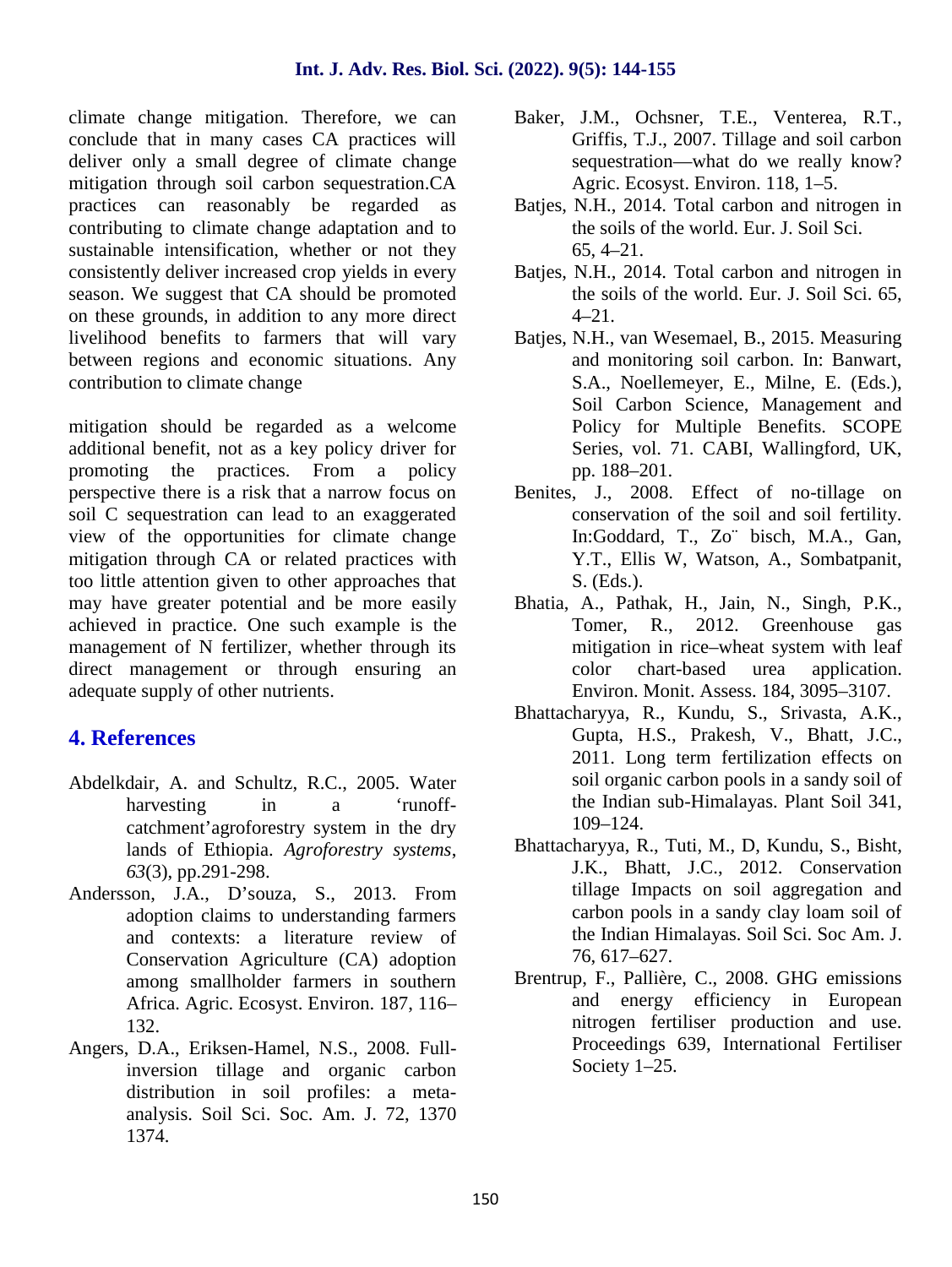- César, E. and Ekbom, A., 2013. Ethiopia environmental and climate change policy brief. *Sida's Helpdesk for Environment and Climate Change*.
- Chakraborty, D., Watts, C., W, Powlson, D.S., Macdonald, A.J., Ashton, R.W., White, R. P., Whalley, W.R., 2014. Triaxial testing to determine the effect of soil type and organic carbon content on soil consolidation and shear deformation characteristics. Soil Sci. Soc. Am. J. 78, 1192–1200.
- Chapuis-Lardy, L., Metay, A., Martinet, M., et al., 2009. Nitrous oxide fluxes from Malagasy agricultural soils. Geoderma 148, 421– 427.
- Chauhan, B.S., Mahajan, G., Sardana, V., Timsina, J., Jat, M.L., 2012. Productivity and sustainability of the rice–wheat cropping system in the Indo-Gangetic Plains of the Indian subcontinent: problems opportunities, and strategies. Adv. Agron. 117, 315–369.
- Cheng, K., Yan, M., Nayak, D., Pan, D.X., Smith, P., Zheng, J.F., Zheng, J.W., 2015. Carbon footprint of crop production in China: an analysis of national statistics data. J. Agric. Sci. 153, 422–431.
- Chivenge, P.P., Murwira, H.K., Giller, K.E., Mapfumo, P., Six, J., 2007. Long-term impact of reduced tillage and residue management on soil carbon stabilization: implications for conservation agriculture on contrasting soil. Soil Till. Res. 94, 328– 337.
- Corbeels, M., Sakyi, R.K., Kühne, R.F., Whitbread, A. (2014) Meta-analysis of crop responses to conservation agriculture in sub-Saharan Africa. CCAFS Report No. 12. Copenhagen: CGIAR Research Program on Climate Change, Agriculture and Food Security (CCAFS).
- Davidson, E.A., 2009. The contribution of manure and fertilizer nitrogen t atmospheric nitrous oxide since 1860. Nat. Geosci. 2, 659–662.
- Derpsch, R., Roth, C., Sidiras, N., Ko¨ pke, U., 1991. Controle de erosao no Parana, Brazil: Sistemas de cobertura do solo, plantiodireto e preparoconservacionistado solo. Deutsche Gesellschaft fu¨ r TechnischeZusammenarbeit (GTZ) GmbH,Eschborn, Germany.
- Dimassi, B., Cohan, J.-P., Labreuche, J., Mary, B., 2013. Chnages in soil carbon and nitrogen following tillage conversion in a long-term experiment in Northern France. Agric. Ecosyst. Environ. 169, 12–20.
- Doran, J.W., Smith, M.S., 1987. Organic matter management andutilization of soil and fertilizer nutrients. Soil Fertility andOrganic Matter as Critical Components of Production Systems, SSSA Special Publication No. 19, Soil Science Society Inc./American Society of Agronomy, Inc. Publ., Madison, WI, pp.53–72.
- FAO, 2001. Conservation Agriculture Case Studies in Latin America and Africa.Introduction. FAO Soils Bulletin No. 78. FAO, Rome.
- Freibauer, A., Rounsevell, M.D.A., Smith, P., Verhagen, J., 2004. Carbon sequestration in the agricultural soils of Europe. Geoderma 122, 1–23.
- Ghosh, P.K., Venkatesh, M.S., Hazra, K.K., Narendra, K., 2012. Long-term effect of pulses and nutrient management on soil organic carbon dynamics and sustainability on an Inceptisol of Indo- Gangetic Plains of India. Exp. Agric. 48, 473–487.
- Giller, K.E., Corbeels, M., Nyamangara, J., Triomphe, B., Affholder, F., Scopel, E.,Tittonell, P., 2011. A research agenda to explore the role of conservationagriculture in African smallholder farming systems. Field Crop. Res. 124,468–472.
- Giller, K.E., Witter, E., Corbeels, M., Tittonell, P., 2009. Conservation agriculture andsmallholder farming in Africa: the heretics view. Field Crop Res. 114, 23–34.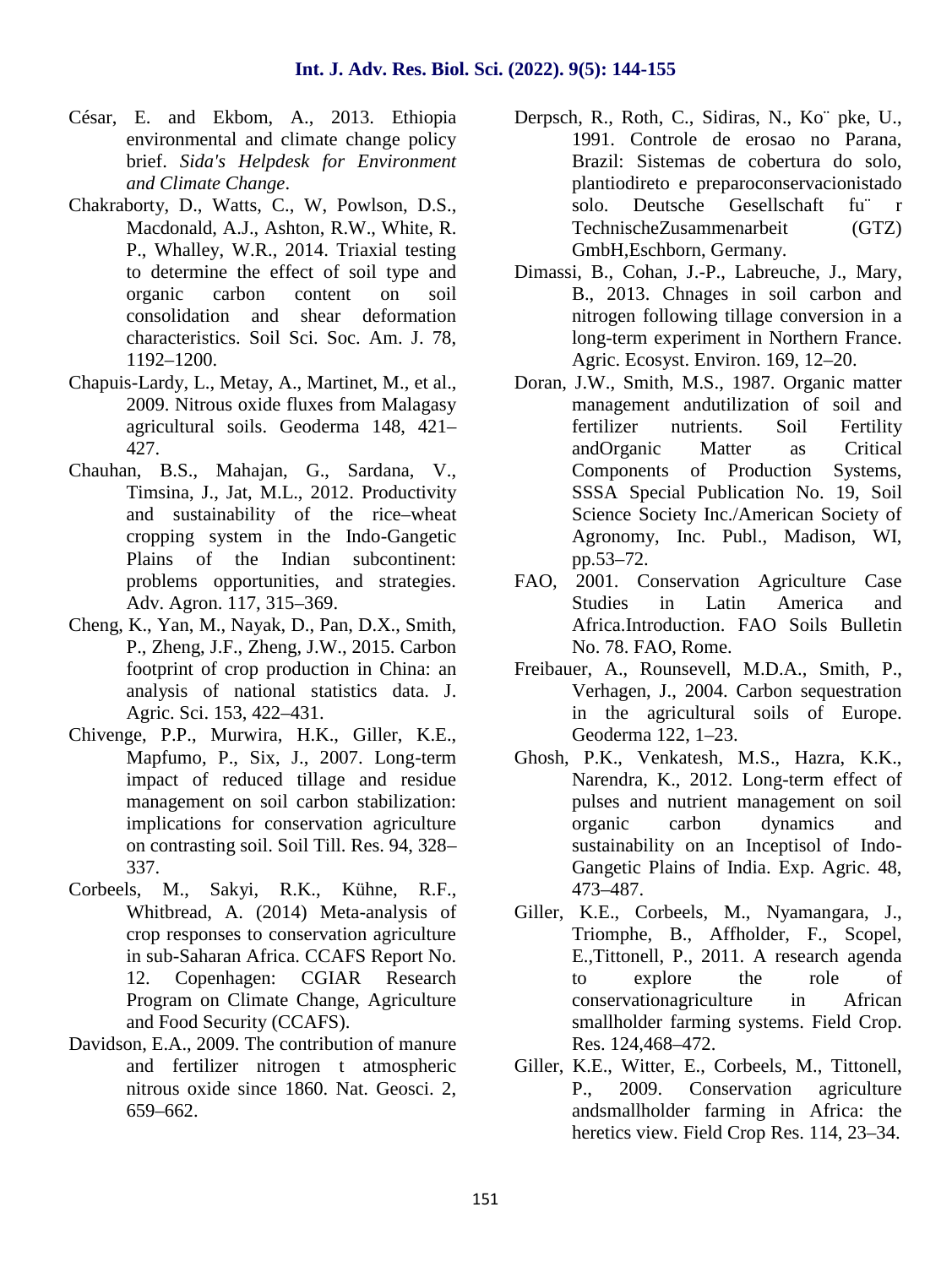- Govaerts, B., Verhulst, N., Castellanos-Navarrete, A., Sayre, K.D., Dixon, J., Dendooven, L., 2009. Conservation agriculture and soil carbon sequestration: between myth and farmer reality. Crit. Rev. Plant Sci. 28, 97–122.
- Gowing, J.W., Palmer, M., 2008. Sustainable agricultural development in sub–Saharan Africa: the case for a paradigm shift in land husbandry. Soil Use Manage. 24, 92– 99.
- Grandy, A.S., Loecke, T.D., Parr, S., Robertson, G.P., 2006. Long-term trends in nitrous oxide emissions, soil nitrogen, and crop yields of till and no-till cropping systems. J. Environ. Sci. 35, 1487–1495.
- Helgason, B.L., Gegorich, E.G., Janzen, H.H., Ellert, B.H., Lorenz, N., Dick, R.P., 2014. Long-term microbial retention of residue is site-specific and depends on residue placement. Soil Biol. Biochem. 68, 231– 240.
- Huang, M., Liang, T., Wang, L., 2015. Nitrous oxide emissions in a winter wheat– summer maize double cropping system under different tillage and fertilizer management. Soil Use Manage. 31, 98– 105.
- Janzen, H.H., 2006. The soil carbon dilemma: shall we hoard it or use it? Soil Biol. Biochem. 38, 419–424.
- Jat, R.A., Wani, S.P., Sahrawat, K.L., 2012. Conservation Agriculture in the semi aridtropics: prospects and problems. Adv. Agron. 117, 191–273.
- Kassam, A., Friedrich, T., Shaxson, F., Pretty, J., 2009. The spread of conservationagriculture: iustification, sustainability and uptake. Int. J. Agric. Sustain. 7,292–320.
- Khurana, H.S., Phillips, S.B., Singh, B., et al., 2008. Agronomic and economic evaluation of site specific nutrient management for irrigated wheat in northwest India. Nutr. Cycl. Agroecosyst. 82, 15–31.
- Lal, R., 2015. Sequestering carbon and increasing productivity by conservation agriculture. J. Soil Water Conserv. 70, 55A–62A.
- Linquist, B., van Groenigen, K.J., Adviento- Borbe, M.A., Pittelkow, C., van Kessel, C., 2012. An agronomic assessment of greenhouse gas emissions from major cereal crops. Glob. Change Biol. 18, 194– 209.
- Luo, Z., Wang, E., Sun, O.J., 2010. Can no-tillage stimulate carbon sequestration in agricultural soils? A meta-analysis of paired experiments. Agr. Ecosyst. Environ. 139, 224–231.
- Machado, P.L.O.A., Sohi, S.P., Gaunt, J.L., 2003. Effect of no-tillage on turnover of organic matter in a Rhodic Ferralsol. Soil Use Manage. 19, 250–256.
- Mando, A., 1997. The effect of mulch on the water balance of Sahelian crusted-soils. *Soil Technology*, *11*, pp.121-138.
- Mason, S.C., Ouattara, K., Taonda, S.J., Pale', S., Sohoro, A., Kabore', D., 2015. Soil and cropping system research in semi-arid West Africa as related to the potential for conservation agriculture. Int. J. Agric. Sustain. 13, 120–134.
- Mesfin, T., Tesfahunegn, G.B., Wortmann, C.S., Nikus, O. and Mamo, M., 2009. Tiedridging and fertilizer use for sorghum production in semi-arid Ethiopia. *Nutrient cycling in agroecosystems*, *85*(1), pp.87- 94.
- Mohammed, M., Biazn, B. and Belete, M.D., 2020. Hydrological impacts of climate change in TikurWuha watershed, Ethiopian Rift Valley Basin. *J Environ Earth Sci*, *10*(2), pp.28-49.
- Mohammed M. 2022. The influence of topographic aspect on biomass and soil carbon stock in case of Bale Mountain National Park, Ethiopia. *J Environ Earth Sci*, *12*(2), pp.5-7.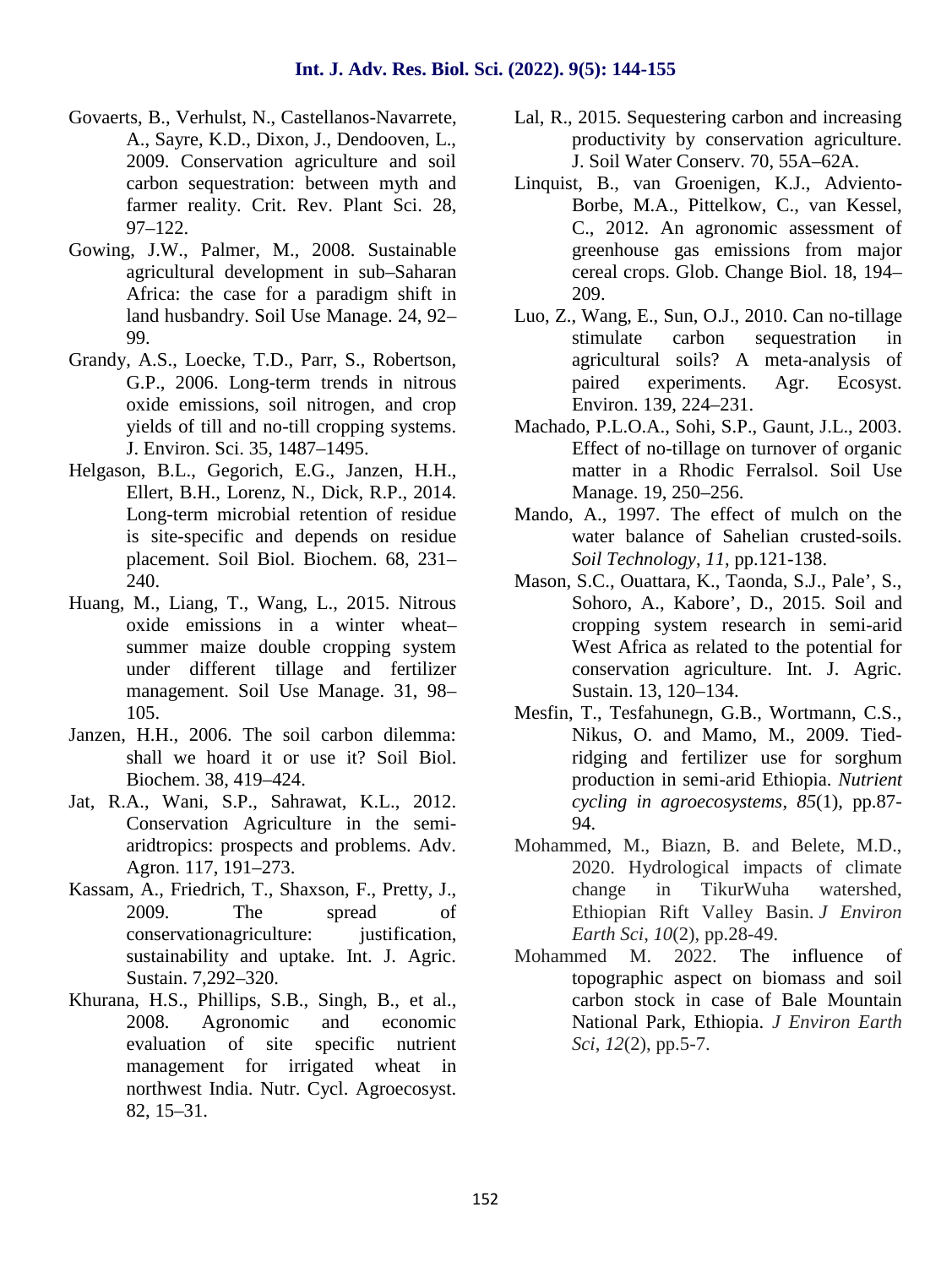- Montpellier Panel 2014. The Montpellier Panel, December 2014. No Ordinary Matter: conserving, restoring and enhancing Africa's soils.
- Mupangwa, W., Thierfelder, C., 2014. Intensification of conservation agriculture systems for increased livestock feed and maize production in Zimbabwe. Int. J. Agric. Sustain. 12, 425–439.
- Myaka, F.M., Sakala, W.D., Adu-Gyamfi, J.J., et al., 2006. Yields and accumulations of N and P in farmer-managed intercrops of maize-pigeonpea in semi-arid Africa. Plant Soil 285, 207 220.
- O'Rouke, S.M., Angers, D.A., Holden, N.M., McBratney, A.B., 2015. Soil organic carbon across scales. Glob. Change Biol. 21, 3561–3574.
- Palm, C., Blanco-Canqui, H., DeClerck, F., Gatere, L., 2013. Conservation agriculture and ecosystem services: an overview. Agric. Ecosyst. Environ. 187, 87–105.
- Powlson David S, Stirling Clare M., Thierfelder Christian, White Rodger P., Jat M.L. (2015). Does conservation agriculture deliver climate change mitigationthrough soil carbon sequestration in tropical agro ecosystems? Agriculture, Ecosystems and Environment 220 (2016) 164–174.
- Powlson, D.S., Glendining, M.J., Coleman, K., Whitmore, A.P., 2011b. Implications for soil properties of removing cereal straw: results from long-term studies. Agron. J. 103, 279–287.
- Powlson, D.S., Stirling, C.M., Jat, M.L., Gerard, B.G., Palm, C.A., Sanchez, P.A., Cassman, K.G., 2014. Limited potential of no-till agriculture for climate change mitigation. Nat. Clim. Change 4, 678–683.
- Powlson, D.S., Whitmore, A.P., Goulding, K.W.T., 2011a. Soil carbon sequestration to mitigate climate change: a critical re examination to identify the true and the false. Eur. J. Soil Sci. 62, 42–55.
- Rockstrom, J., 2000. Water resources management in smallholder farms in Eastern and Southern Africa: an overview. *Physics and Chemistry of the Earth, Part B: Hydrology, Oceans and Atmosphere*, *25*(3), pp.275-283.
- Sakala, W.D., Cadisch, G., Giller, K.E., 2000. Interactions between residues of maize and pigeonpea and mineral N fertilizers during decomposition and N mineralization. Soil Biol. Biochem. 32, 679–688.
- Sapkota, T.B., Majumdar, K., Jat, M.K., Kumar, A., Bishnoi, D.K., McDonald, A.J., Pampolino, M., 2014. Precision nutrient management in conservation agriculture based wheat production of Northwest India: profitability, nutrient use efficiency and environmental footprint. Field Crop. Res. 155, 233–244.
- Scharlemann, J.P.W., Tanner, E.V.J., Hiederer, R., Kapos, V., 2015. Global soil carbon: understanding and managing the largest terrestrial carbon pool. Carbon Manage. 5, 81–91.
- Smith, K.A., Mosier, A.R., Crutzen, P.J., Winiwarter, W., 2012. The role of N2O derived from crop-based biofuels, and from agriculture in general, in Earth's climate. Philos. Trans. R. Soc. Lond. B 367, 1169–1174.
- Smith, P., 2004. How long before a change in soil organic carbon can be detected? Glob. Change Biol. 10, 1878–1883.
- Smith, P., Martino, D., Cai, Z., et al., 2008. Greenhouse gas mitigation in agriculture. Philos. Trans. R. Soc. Lond. B 363, 789– 813.
- Sommer, R., Bossio, D., 2014. Dynamics and climate change mitigation potential of soil organic carbon sequestration. J. Environ. Manage. 144, 83–87.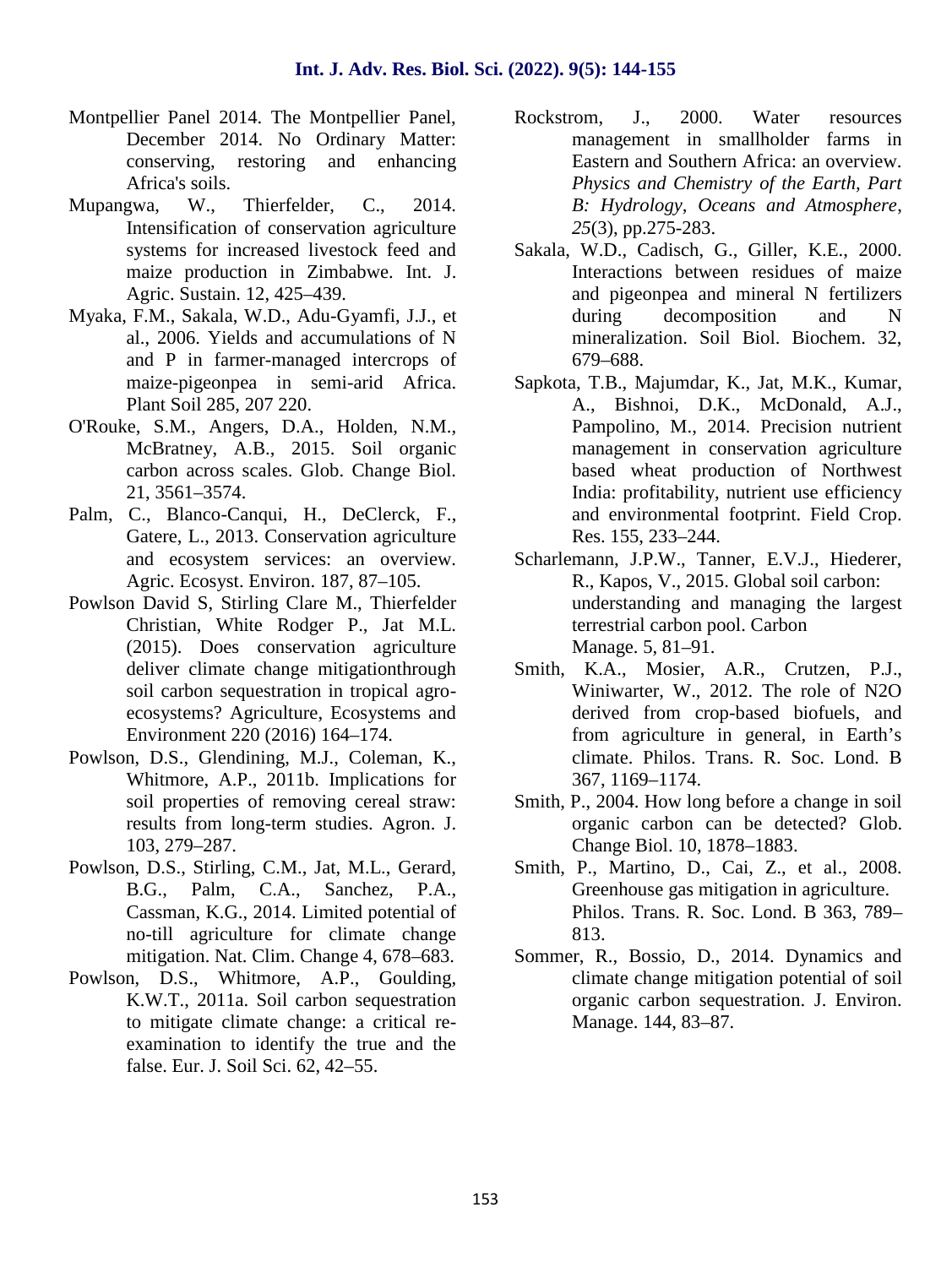- Stockmann, U., Adams, M.A., Crawford, J.W., et al., 2013. The knowns, known unknowns and unknowns of sequestration of soil organic carbon. Agr. Ecosyst. Environ. 164, 80–99.
- Stroosnijder, L. and van Rheenen, T., 2001. Agro silvo-pastoral land use in Sahelian villages.
- Taddese, G., 2001. Land degradation: a challenge to Ethiopia. *Environmental management*, *27*(6), pp.815-824.
- Tefera, B., 2002. *Nature and causes of land degradation in the Oromiya Region: A review* (Vol. 36). ILRI (aka ILCA and ILRAD).
- Thierfelder, C., Cheesman, S., Rusinamhodzi, L., 2013c. Benefits and challenges of crop rotations in maize-based conservation agriculture (CA) cropping systems of southern Africa. Int. J. Agric. Sustain. 11, 108–124.
- Thierfelder, C., Chisui, J.L., Gama, M., et al., 2013a. Maize-based conservation agriculture systems in Malawi: long-term trends in productivity. Field Crop. Res. 142, 47–57.
- Thierfelder, C., Rusinamhodzi, R., Ngwira, A.R., Mupangwa, W., Nyagumbo, I., Kassie, G.T., Cairns, J.E., 2014. Conservation agriculture in Southern Africa: advances in knowledge. Renew. Agric. Food Syst. 30, 328.
- Thierfelder, C., Wall, P.C., 2012. Effects of conservation agriculture on soil quality andproductivity in contrasting agro ecological environments of Zimbabwe. Soil UseManage. 28, 209–220.
- Tittonell, P., Scopel, E., Andrieu, E., 2012. Agroecology-based aggradation conservation agriculture (ABACO): targeting innovations to combat soil degradation and food insecurity in semi arid Africa. Field Crop. Res. 132, 168– 174.
- Tivet, F., Sá, J.C.M., Lal, R., Borszowskei, P.R., Briedis, C., et al., 2013. Soil organic carbon fraction loss upon continuous plow-based tillage and its restoration by diverse biomass-C inputs under no-till in sub-tropical and tropical regions of Brazil. Geoderma 209–210 214–225.
- Valbuena, D., Erenstein, O., Tui, S.H., et al., 2012. Conservation Agriculture in mixed crop livestock systems: scoping crop residue trade-offs in Sub-Saharan Africa and South Asia. Field Crop. Res. 132, 175–184.
- Van Kessel, C., Venterea, R., Six, J., et al., 2013. Climate duration, and N placement determine N2O emissions in reduced tillage systems: a meta-analysis. Global Change Biol. 19, 3336.
- Vanlauwe, B., Gachengo, C., Shepherd, K., Barrios, E., Palm, C., 2005. Laboratory validation of a resource quality-based conceptual framework for organic matter management. Soil Sci. Soc. Am. J. 69, 1135–1145.
- Verhulst, N., Govaerts, B., Verachtert, E., et al., 2010. Conservation Agriculture, Improving Soil Quality for Sustainable Production Systems. In: Lal, R., Stewart, B. A. (Eds.), Advances in Soil Science: Food Security and Soil Quality. CRC Press, Boca Raton, FL, USA, pp. 137– 208.
- Virto, I., Burlot, P., Chenu, C., 2012. Carbon input differences as the main factor explaining the variability in soil organic C storage in no-tilled compared to inversion tilled agrosystems. Biogeochemistry 108, 17–26.
- Wander, M.M., Bidart, M.G., Aref, S., 1998. Tillage impacts on depth distribution of total and particulate organic matter in three Illinois soils. Soil Sci. Soc. Am. J. 62, 1704–1711.